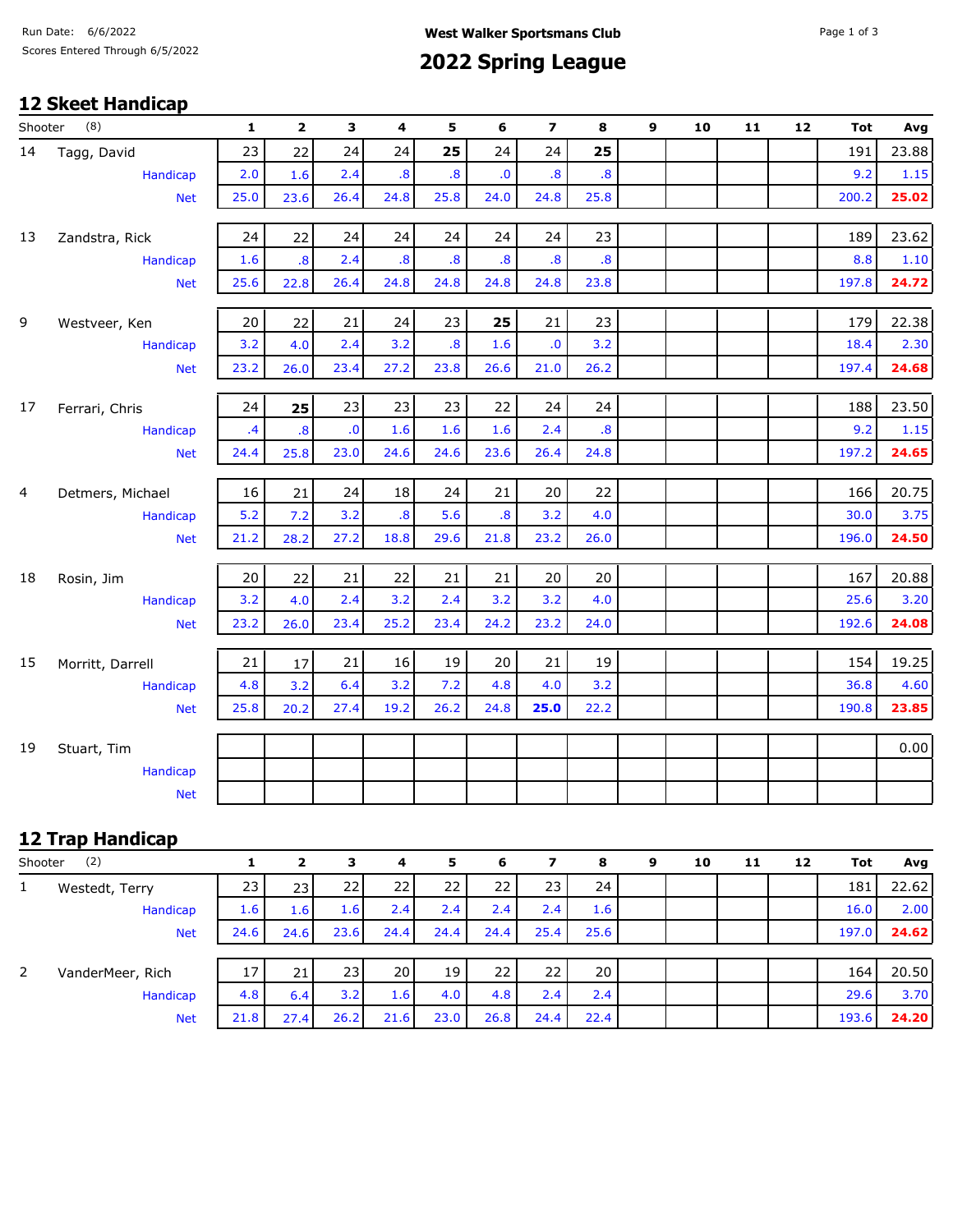# Scores Entered Through 6/5/2022 **Spring League**

## **12 Wobble Trap Handicap**

| Shooter      | (12)             | 1    | 2                       | з                 | 4    | 5                 | 6                       | 7                       | 8            | 9 | 10 | 11 | 12 | Tot   | Avg   |
|--------------|------------------|------|-------------------------|-------------------|------|-------------------|-------------------------|-------------------------|--------------|---|----|----|----|-------|-------|
| 12           | Popowich Jr, Joe | 21   | 21                      | 21                | 23   | 22                | 20                      | 20                      | 25           |   |    |    |    | 173   | 21.62 |
|              | Handicap         | 3.2  | 3.2                     | 3.2               | 3.2  | 1.6               | 2.4                     | 4.0                     | 4.0          |   |    |    |    | 24.8  | 3.10  |
|              | <b>Net</b>       | 24.2 | 24.2                    | 24.2              | 26.2 | 23.6              | 22.4                    | 24.0                    | 29.0         |   |    |    |    | 197.8 | 24.72 |
| 14           | Tagg, David      | 23   | 24                      | 19                | 22   | 24                | 24                      | 25                      | 24           |   |    |    |    | 185   | 23.12 |
|              | Handicap         | 1.2  | 1.6                     | $\boldsymbol{.8}$ | 4.8  | 2.4               | $\overline{\mathbf{8}}$ | $\overline{\mathbf{8}}$ | $\mathbf{0}$ |   |    |    |    | 12.4  | 1.55  |
|              | <b>Net</b>       | 24.2 | 25.6                    | 19.8              | 26.8 | 26.4              | 24.8                    | 25.8                    | 24.0         |   |    |    |    | 197.4 | 24.68 |
| 21           | May, Tom         | 23   | 25                      | 20                | 23   | 25                | 24                      | 23                      | 24           |   |    |    |    | 187   | 23.38 |
|              | Handicap         | .8   | 1.6                     | ${\bf .0}$        | 4.0  | 1.6               | ${\bf .0}$              | $\overline{\mathbf{8}}$ | 1.6          |   |    |    |    | 10.4  | 1.30  |
|              | <b>Net</b>       | 23.8 | 26.6                    | 20.0              | 27.0 | 26.6              | 24.0                    | 23.8                    | 25.6         |   |    |    |    | 197.4 | 24.68 |
| 9            | Westveer, Ken    | 20   | 23                      | 23                | 21   | 20                | 22                      | 22                      | 22           |   |    |    |    | 173   | 21.62 |
|              | Handicap         | 2.8  | 4.0                     | 1.6               | 1.6  | 3.2               | 4.0                     | 2.4                     | 2.4          |   |    |    |    | 22.0  | 2.75  |
|              | <b>Net</b>       | 22.8 | 27.0                    | 24.6              | 22.6 | 23.2              | 26.0                    | 24.4                    | 24.4         |   |    |    |    | 195.0 | 24.38 |
| 17           | Ferrari, Chris   | 22   | 19                      | 23                | 21   | 22                | 21                      | 19                      | 22           |   |    |    |    | 169   | 21.12 |
|              | Handicap         | 3.6  | 2.4                     | 4.8               | 1.6  | 3.2               | 2.4                     | 3.2                     | 4.8          |   |    |    |    | 26.0  | 3.25  |
|              | <b>Net</b>       | 25.6 | 21.4                    | 27.8              | 22.6 | 25.2              | 23.4                    | 22.2                    | 26.8         |   |    |    |    | 195.0 | 24.38 |
|              |                  |      |                         |                   |      |                   |                         |                         |              |   |    |    |    |       |       |
| $\mathbf{1}$ | Westedt, Terry   | 23   | 19                      | 21                | 23   | 21                | 20                      | 20                      | 22           |   |    |    |    | 169   | 21.12 |
|              | Handicap         | 3.2  | 1.6                     | 4.8               | 3.2  | 1.6               | 3.2                     | 4.0                     | 4.0          |   |    |    |    | 25.6  | 3.20  |
|              | <b>Net</b>       | 26.2 | 20.6                    | 25.8              | 26.2 | 22.6              | 23.2                    | 24.0                    | 26.0         |   |    |    |    | 194.6 | 24.32 |
| 22           | Carlson, Nate    | 24   | 22                      | 19                | 22   | 20                | 18                      | 22                      | 23           |   |    |    |    | 170   | 21.25 |
|              | Handicap         | 1.6  | $\overline{\mathbf{8}}$ | 2.4               | 4.8  | 2.4               | 4.0                     | 5.6                     | 2.4          |   |    |    |    | 24.0  | 3.00  |
|              | <b>Net</b>       | 25.6 | 22.8                    | 21.4              | 26.8 | 22.4              | 22.0                    | 27.6                    | 25.4         |   |    |    |    | 194.0 | 24.25 |
| 11           | May, Ken         | 21   | 23                      | 22                | 24   | 23                | 20                      | 17                      | 20           |   |    |    |    | 170   | 21.25 |
|              | Handicap         | 2.4  | 3.2                     | 1.6               | 2.4  | $\boldsymbol{.8}$ | 1.6                     | 4.0                     | 6.4          |   |    |    |    | 22.4  | 2.80  |
|              | <b>Net</b>       | 23.4 | 26.2                    | 23.6              | 26.4 | 23.8              | 21.6                    | 21.0                    | 26.4         |   |    |    |    | 192.4 | 24.05 |
| 13           | Zandstra, Rick   | 23   | 22                      | 19                | 22   | 21                | 23                      | 20                      | 19           |   |    |    |    | 169   | 21.12 |
|              | Handicap         | 2.0  | 1.6                     | 2.4               | 4.8  | 2.4               | 3.2                     | 1.6                     | 4.0          |   |    |    |    | 22.0  | 2.75  |
|              | <b>Net</b>       | 25.0 | 23.6                    | 21.4              | 26.8 | 23.4              | 26.2                    | 21.6                    | 23.0         |   |    |    |    | 191.0 | 23.88 |
|              |                  |      |                         |                   |      |                   |                         |                         |              |   |    |    |    |       |       |
| 15           | Morritt, Darrell | 16   | 18                      | 20                | 22   | 15                | 17                      | 19                      | 18           |   |    |    |    | 145   | 18.12 |
|              | Handicap         | 6.4  | 7.2                     | 5.6               | 4.0  | 2.4               | 8.0                     | 6.4                     | 4.8          |   |    |    |    | 44.8  | 5.60  |
|              | <b>Net</b>       | 22.4 | 25.2                    | 25.6              | 26.0 | 17.4              | 25.0                    | 25.4                    | 22.8         |   |    |    |    | 189.8 | 23.72 |
| 16           | Rieg, Larry      | 18   | 16                      | 16                | 18   | 14                | 14                      | 16                      | 13           |   |    |    |    | 125   | 15.62 |
|              | Handicap         | 6.4  | 5.6                     | 7.2               | 7.2  | 5.6               | 8.8                     | 8.8                     | 7.2          |   |    |    |    | 56.8  | 7.10  |
|              | <b>Net</b>       | 24.4 | 21.6                    | 23.2              | 25.2 | 19.6              | 22.8                    | 24.8                    | 20.2         |   |    |    |    | 181.8 | 22.72 |
| 19           | Stuart, Tim      |      |                         |                   |      |                   |                         |                         |              |   |    |    |    |       | 0.00  |
|              | Handicap         |      |                         |                   |      |                   |                         |                         |              |   |    |    |    |       |       |
|              | <b>Net</b>       |      |                         |                   |      |                   |                         |                         |              |   |    |    |    |       |       |